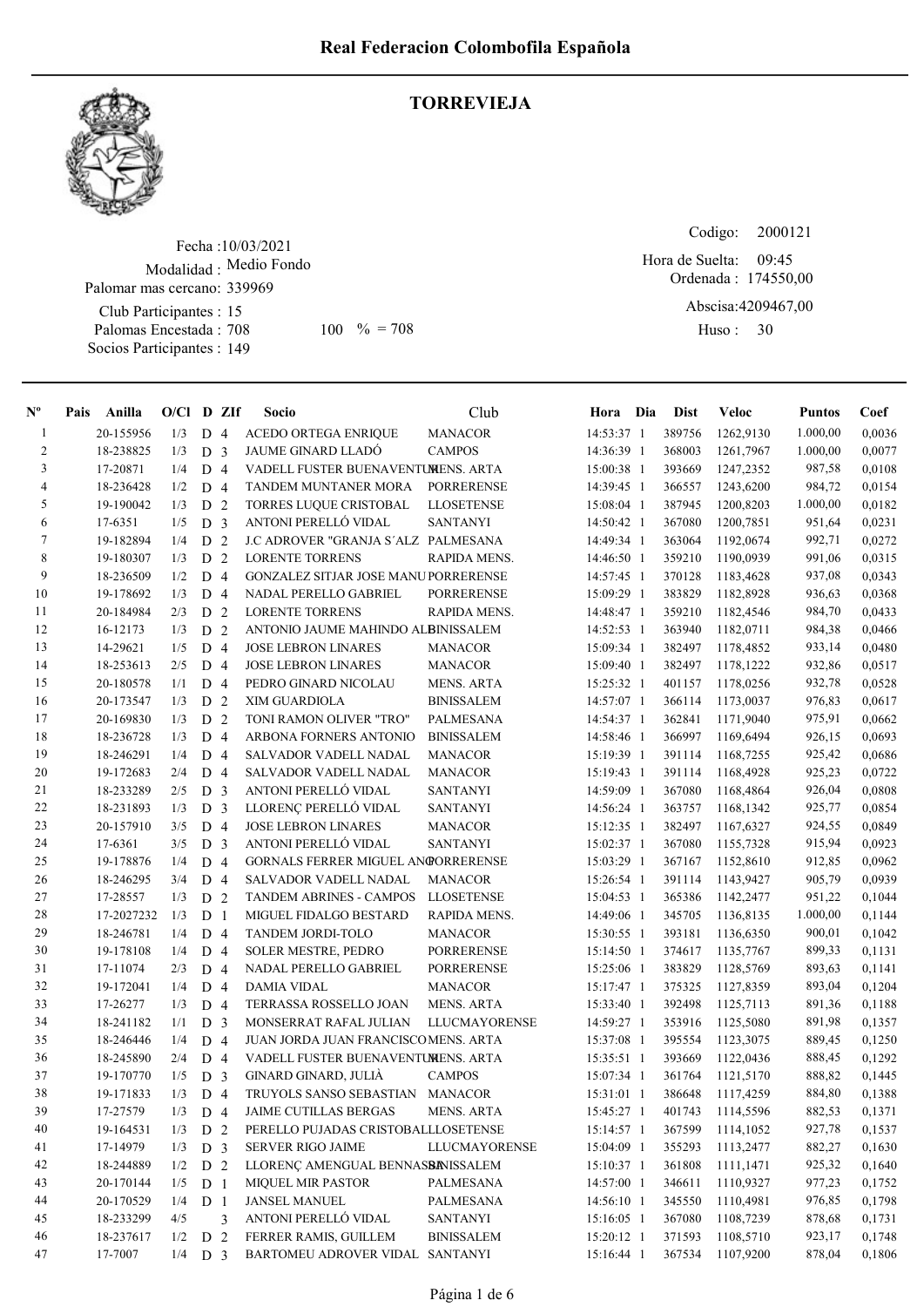|                           | TORREVIEJA 200012110 10/03/2021 |                  |                                  |   |                                                             |                                       |                          |                  |                        |                  |                  |
|---------------------------|---------------------------------|------------------|----------------------------------|---|-------------------------------------------------------------|---------------------------------------|--------------------------|------------------|------------------------|------------------|------------------|
| $\mathbf{N}^{\mathbf{o}}$ | Pais<br>Anilla                  | O/Cl D ZIf       |                                  |   | Socio                                                       | Club                                  | Hora Dia                 | <b>Dist</b>      | <b>Veloc</b>           | <b>Puntos</b>    | Coef             |
| 48                        | 16-26456                        | 2/4              | D <sub>3</sub>                   |   | BARTOMEU ADROVER VIDAL SANTANYI                             |                                       | 15:16:45 1               | 367534           | 1107,8644              | 878,00           | 0,1845           |
| 49                        | 16-25691                        | 1/4              | D <sub>3</sub>                   |   | <b>DAMIÁ PONS VIDAL</b>                                     | <b>SANTANYI</b>                       | 15:19:04 1               | 369943           | 1107,3927              | 877,63           | 0,1871           |
| 50                        | 18-232969                       | 3/4              | D <sub>3</sub>                   |   | BARTOMEU ADROVER VIDAL SANTANYI                             |                                       | $15:17:14$ 1             | 367534           | 1106,2526              | 876,72           | 0,1921           |
| 51                        | 20-188491                       | 1/3              | D <sub>2</sub>                   |   | DANUT PRELIPCEAN                                            | <b>LLOSETENSE</b>                     | 15:34:52 1               | 386849           | 1105,7041              | 920,79           | 0,1862           |
| 52                        | 19-164760                       | 1/4              | D <sub>4</sub>                   |   | CASTOR SASTRE BERNARDO                                      | <b>LLOSETENSE</b>                     | 15:38:41 1               | 390467           | 1104,0017              | 874,17           | 0,1881           |
| 53                        | 19-160731                       | 1/3              | D <sub>2</sub>                   |   | PEDRO A. PAYERAS OLIVER                                     | <b>INQUENSE</b>                       | 15:27:51 1               | 378207           | 1103,1267              | 918,64           | 0,1979           |
| 54                        | 18-245806                       | 3/4              | D <sub>4</sub>                   |   | VADELL FUSTER BUENAVENTUMENS. ARTA                          |                                       | 15:42:22 1               | 393669           | 1101,5829              | 872,25           | 0,1937           |
| 55                        | 18-237635                       | 2/2              | D 2                              |   | FERRER RAMIS, GUILLEM                                       | <b>BINISSALEM</b>                     | 15:22:20 1               | 371593           | 1101,5603              | 917,33           | 0,2091           |
| 56                        | 18-255840                       | 2/3              | D <sub>2</sub>                   |   | PERELLO PUJADAS CRISTOBALLLOSETENSE                         |                                       | 15:19:37 1               | 367599           | 1098,5675              | 914,84           | 0,2152           |
| 57<br>58                  | 17-19572<br>18-241022           | 2/4<br>1/5       | D <sub>4</sub><br>D <sub>3</sub> |   | JUAN JORDA JUAN FRANCISCOMENS. ARTA<br>M. MUNAR - LL. TOMÀS | <b>LLUCMAYORENSE</b>                  | 15:45:15 1<br>15:05:04 1 | 395554<br>351397 | 1097,9986<br>1097,8869 | 869,41<br>870,09 | 0,2035<br>0,2331 |
| 59                        | 18-239119                       | 1/2              | D <sub>3</sub>                   |   | PROHENS MAS, TOMEU                                          | <b>CAMPOS</b>                         | $15:14:14$ 1             | 361076           | 1096,7176              | 869,17           | 0,2308           |
| 60                        | 17-20395                        | 2/4              | D <sub>4</sub>                   |   | TANDEM JORDI-TOLO                                           | <b>MANACOR</b>                        | 15:44:06 1               | 393181           | 1094,9067              | 866,96           | 0,2155           |
| 61                        | 18-243666                       | 1/5              | D <sub>2</sub>                   |   | AMIR HESSAM ARBABAN GHAFEINISSALEM                          |                                       | 15:14:48 1               | 360845           | 1094,1328              | 911,15           | 0,2388           |
| 62                        | 17-12960                        | 2/3              | D <sub>3</sub>                   |   | <b>JAUME GINARD LLADÓ</b>                                   | <b>CAMPOS</b>                         | 15:21:47 1               | 368003           | 1092,6996              | 865,98           | 0,2380           |
| 63                        | 16-26770                        | 1/4              | D <sub>3</sub>                   |   | <b>JULIÀ BURGUERA FERRER</b>                                | <b>SANTANYI</b>                       | 15:22:46 1               | 368881           | 1092,1178              | 865,52           | 0,2412           |
| 64                        | 19-183148                       | 1/2              | D <sub>2</sub>                   |   | ARROM MORRO, LUIS                                           | <b>BINISSALEM</b>                     | 15:20:49 1               | 365905           | 1089,5975              | 907,37           | 0,2470           |
| 65                        | 19-191095                       | 2/3              | D <sub>4</sub>                   |   | <b>JAIME CUTILLAS BERGAS</b>                                | <b>MENS. ARTA</b>                     | $15:54:14$ 1             | 401743           | 1088,0464              | 861,53           | 0,2285           |
| 66                        | 19-182855                       | 2/4              | D <sub>2</sub>                   |   | J.C ADROVER "GRANJA S'ALZ PALMESANA                         |                                       | 15:18:51 1               | 363064           | 1087,5064              | 905,63           | 0,2568           |
| 67                        | 18-253516                       | 3/3              | D <sub>4</sub>                   |   | JAIME CUTILLAS BERGAS                                       | <b>MENS. ARTA</b>                     | 15:55:08 1               | 401743           | 1085,4008              | 859,44           | 0,2356           |
| 68                        | 19-189157                       | 1/4              | D <sub>3</sub>                   |   | <b>JULIÀ BURGUERA VICENS</b>                                | <b>SANTANYI</b>                       | 15:24:16 1               | 368084           | 1084,9401              | 859,83           | 0,2609           |
| 69                        | 19-177058                       | 1/4              | D <sub>3</sub>                   |   | <b>BERNAT BONET</b>                                         | <b>LLUCMAYORENSE</b>                  | 15:12:00 1               | 354594           | 1084,3853              | 859,39           | 0,2748           |
| 70                        | 19-164559                       | 3/3              | D <sub>2</sub>                   |   | PERELLO PUJADAS CRISTOBALLLOSETENSE                         |                                       | 15:24:00 1               | 367599           | 1084,3628              | 903,01           | 0,2690           |
| 71                        | 19-191858                       | 1/4              | D <sub>4</sub>                   |   | JAUME ROSSELLO BRUNET                                       | <b>MENS. ARTA</b>                     | 15:51:32 1               | 397051           | 1083,2603              | 857,74           | 0,2526           |
| 72                        | 20-187589                       | 1/2              | D <sub>2</sub>                   |   | <b>GUILLERMO FLUXA MULET</b>                                | <b>LLOSETENSE</b>                     | 15:17:53 1               | 359905           | 1081,1746              | 900,36           | 0,2826           |
| 73                        | 18-238693                       | 2/5              | D <sub>3</sub>                   |   | GINARD GINARD, JULIÀ                                        | <b>CAMPOS</b>                         | 15:19:54 1               | 361764           | 1080,2150              | 856,09           | 0,2850           |
| 74                        | 20-167969                       | 1/4              | D <sub>3</sub>                   |   | <b>MIQUEL ANGEL OLLER</b>                                   | LLUCMAYORENSE                         | $15:14:16$ 1             | 355661           | 1080,1610              | 856,04           | 0,2939           |
| 75                        | 20-167685                       | 1/2              | D <sub>3</sub>                   |   | JUAN PEDRO SALA SANCHE LLUCMAYORENSE                        |                                       | 15:12:23 1               | 353582           | 1080,0244              | 855,94           | 0,2996           |
| 76                        | 19-181845                       | 1/4              | D <sub>1</sub>                   |   | <b>VICTOR SALADO</b>                                        | RAPIDA MENS.                          | 15:03:42 1               | 344077           | 1079,6266              | 949,69           | 0,3120           |
| 77                        | 19-169769                       | 1/1              | D <sub>3</sub>                   |   | ANDRES PROHENS SALOM                                        | <b>LLUCMAYORENSE</b>                  | 15:20:46 1               | 361809           | 1077,5608              | 853,98           | 0,3006           |
| 78<br>79                  | 20-155994<br>18-260470          | 2/3<br>1/4       | D <sub>4</sub><br>D <sub>1</sub> |   | ACEDO ORTEGA ENRIQUE<br>PEP LLUIS BERNAT                    | <b>MANACOR</b><br><b>LA DEPORTIVA</b> | 15:46:43 1<br>15:22:25 1 | 389756<br>363535 | 1077,5174<br>1077,4068 | 853,19           | 0,2827<br>0,3069 |
| 80                        | 19-274575                       | 1/4              | D <sub>3</sub>                   |   | <b>JOAN VERGER PIZA</b>                                     | <b>BINISSALEM</b>                     | 15:15:36 1               | 355779           | 1076,1615              | 947,74<br>852,87 | 0,3176           |
| 81                        | 16-39216                        | 1/4              | D 2                              |   | SEBASTIA QUETGLAS GAMUNDINQUENSE                            |                                       | 15:31:56 1               | 373336           | 1076,1030              | 896,14           | 0,3064           |
| 82                        | 16-11128                        | 2/3              | D <sub>2</sub>                   |   | ANTONIO JAUME MAHINDO ALBINISSALEM                          |                                       | 15:23:19 1               | 363940           | 1075,7377              | 895,83           | 0,3182           |
| 83                        | 19-188786                       | 1/4              | D <sub>3</sub>                   |   | <b>ANTONI BURGUERA VIDAL</b>                                | <b>SANTANYI</b>                       | 15:28:22 1               | 369348           | 1075,6664              | 852,48           | 0,3174           |
| 84                        | 20-173781                       | $2/4$ D $3$      |                                  |   | <b>JOAN VERGER PIZA</b>                                     | <b>BINISSALEM</b>                     | 15:15:49 1               | 355779           | 1075,4567              | 852,32           | 0,3335           |
| 85                        | 19-182850                       | 3/4              | D 2                              |   | J.C ADROVER "GRANJA S'ALZ PALMESANA                         |                                       | 15:22:51 1               | 363064           | 1074,6308              | 894,91           | 0,3307           |
| 86                        | 20-170568                       | 2/4              | D <sub>1</sub>                   |   | <b>JANSEL MANUEL</b>                                        | PALMESANA                             | 15:06:40 1               | 345550           | 1074,2487              | 944,96           | 0,3515           |
| $87\,$                    | 18-236748                       | 2/3              | D 4                              |   | ARBONA FORNERS ANTONIO BINISSALEM                           |                                       | 15:26:38 1               | 366997           | 1074,2424              | 850,60           | 0,3348           |
| $\bf 88$                  | 19-175521                       | 1/4              | D <sub>1</sub>                   |   | TORCUATO VILCHEZ VILCHEZ ES PILARI                          |                                       | 15:08:38 1               | 347604           | 1074,0674              | 944,80           | 0,3576           |
| 89                        | 19-179697                       | 4/4              |                                  | 2 | J.C ADROVER "GRANJA S'ALZ PALMESANA                         |                                       | 15:23:08 1               | 363064           | 1073,7303              | 894,16           | 0,3462           |
| 90                        | 20-162502                       | 1/2              | D <sub>3</sub>                   |   | LLUCH DUBON, SANTI                                          | <b>CAMPOS</b>                         | 15:07:13 1               | 345705           | 1072,8961              | 850,29           | 0,3677           |
| 91                        | 19-191839                       | 2/4              | D <sub>4</sub>                   |   | JAUME ROSSELLO BRUNET                                       | <b>MENS. ARTA</b>                     | 15:55:05 1               | 397051           | 1072,8692              | 849,51           | 0,3237           |
| 92                        | 19-179898                       | 1/4              | D <sub>1</sub>                   |   | <b>LLADO BONET JOSE</b>                                     | LA DEPORTIVA                          | 15:04:40 1               | 342869           | 1072,5829              | 943,49           | 0,3790           |
| 93                        | 19-192885                       | 1/4              | D <sub>1</sub>                   |   | <b>GOMEZ FONT RAFAEL</b>                                    | PALMESANA                             | 15:02:07 1               | 339969           | 1072,0629              | 943,04           | 0,3864           |
| 94                        | 16-37513                        | 2/4              | D <sub>1</sub>                   |   | <b>VICTOR SALADO</b>                                        | RAPIDA MENS.                          | 15:06:35 1               | 344077           | 1069,9466              | 941,18           | 0,3859           |
| 95                        | 19-177197                       | $1/4$ D 3        |                                  |   | <b>JAUME SASTRE JUAN</b>                                    | <b>LLUCMAYORENSE</b>                  | 15:16:39 1               | 354656           | 1069,3683              | 847,49           | 0,3783           |
| 96<br>97                  | 19-169898<br>17-11934           | $1/1$ D 3<br>1/3 | D <sub>4</sub>                   |   | PROHENS VICENS, TOMEU<br>MIQUEL ANGEL VENY MESTREPORRERENSE | <b>CAMPOS</b>                         | 15:23:08 1<br>15:26:57 1 | 361507<br>365278 | 1069,1256<br>1068,2205 | 847,30<br>845,83 | 0,3751<br>0,3751 |
| 98                        | 18-244909                       | 1/2              | D 2                              |   | LLUC LLABRES DEYA                                           | <b>BINISSALEM</b>                     | 15:22:30 1               | 359735           | 1065,8815              | 887,62           | 0,3848           |
| 99                        | 17-11455                        | 2/2              | D <sub>4</sub>                   |   | TANDEM MUNTANER MORA                                        | <b>PORRERENSE</b>                     | 15:29:09 1               | 366557           | 1065,1082              | 843,37           | 0,3815           |
| 100                       | 20-164263                       | 1/2              | D <sub>1</sub>                   |   | FRANCISCO MONTILLA MORENES PILARI                           |                                       | 15:11:00 1               | 346274           | 1062,1902              | 934,35           | 0,4079           |
| 101                       | 19-191786                       | 3/4              | D <sub>4</sub>                   |   | JAUME ROSSELLO BRUNET                                       | <b>MENS. ARTA</b>                     | 15:59:04 1               | 397051           | 1061,4445              | 840,47           | 0,3593           |
| 102                       | 19-182127                       | $1/3$ D 2        |                                  |   | <b>BIBILONI JAUME ANTONIO</b>                               | <b>BINISSALEM</b>                     | $15:25:12$ 1             | 361053           | 1061,2963              | 883,80           | 0,3990           |
| 103                       | 18-237061                       | $3/3$ D 4        |                                  |   | NADAL PERELLO GABRIEL                                       | <b>PORRERENSE</b>                     | 15:46:41 1               | 383829           | 1061,2294              | 840,30           | 0,3790           |
| 104                       | 18-247154                       | 1/2              | D <sub>4</sub>                   |   | BLANQUER DOMENGE GUILLERMANACOR                             |                                       | 15:44:02 1               | 380548           | 1059,9239              | 839,26           | 0,3860           |
| 105                       | 15-30341                        | 2/4              | D <sub>3</sub>                   |   | JAUME SASTRE JUAN                                           | LLUCMAYORENSE                         | 15:19:44 1               | 354656           | 1059,5180              | 839,68           | 0,4182           |
| 106                       | 20-171315                       | 2/3              | D <sub>2</sub>                   |   | PEDRO A. PAYERAS OLIVER                                     | <b>INQUENSE</b>                       | 15:42:09 1               | 378207           | 1058,9584              | 881,86           | 0,3959           |
| 107                       | 19-189145                       | 2/4              | D <sub>3</sub>                   |   | <b>JULIÀ BURGUERA VICENS</b>                                | <b>SANTANYI</b>                       | 15:33:05 1               | 368084           | 1057,4594              | 838,05           | 0,4106           |
| 108                       | 20-188539                       | $2/3$ D 2        |                                  |   | DANUT PRELIPCEAN                                            | <b>LLOSETENSE</b>                     | 15:51:00 1               | 386849           | 1056,9645              | 880,20           | 0,3943           |
| 109                       | 18-243711                       | $2/5$ D 2        |                                  |   | AMIR HESSAM ARBABAN GHAFEINISSALEM                          |                                       | 15:26:53 1               | 360845           | 1055,4624              | 878,95           | 0,4267           |
| 110                       | 20-164385                       | 1/4              | D <sub>1</sub>                   |   | <b>BOSCH MIR JUAN</b>                                       | <b>ES PILARI</b>                      | 15:15:52 1               | 349208           | 1055,4342              | 928,41           | 0,4449           |
| 111                       | 19-177436                       | 1/3              | D <sub>3</sub>                   |   | TÁNDEM GERMANS BALLESTERLUCMAYORENSE                        |                                       | 15:23:45 1               | 357430           | 1055,1439              | 836,22           | 0,4386           |
| 112                       | 16-25711                        | 2/4              | D <sub>3</sub>                   |   | <b>DAMIÁ PONS VIDAL</b>                                     | <b>SANTANYI</b>                       | 15:35:45 1               | 369943           | 1054,7199              | 835,88           | 0,4276           |
| 113                       | 17-28139                        | $2/4$ D 1        |                                  |   | TORCUATO VILCHEZ VILCHEZ ES PILARI                          |                                       | 15:14:38 1               | 347604           | 1054,5171              | 927,60           | 0,4592           |
| 114                       | 18-236574                       | $2/2$ D 4        |                                  |   | GONZALEZ SITJAR JOSE MANUPORRERENSE                         |                                       | 15:36:32 1               | 370128           | 1052,8959              | 833,70           | 0,4350           |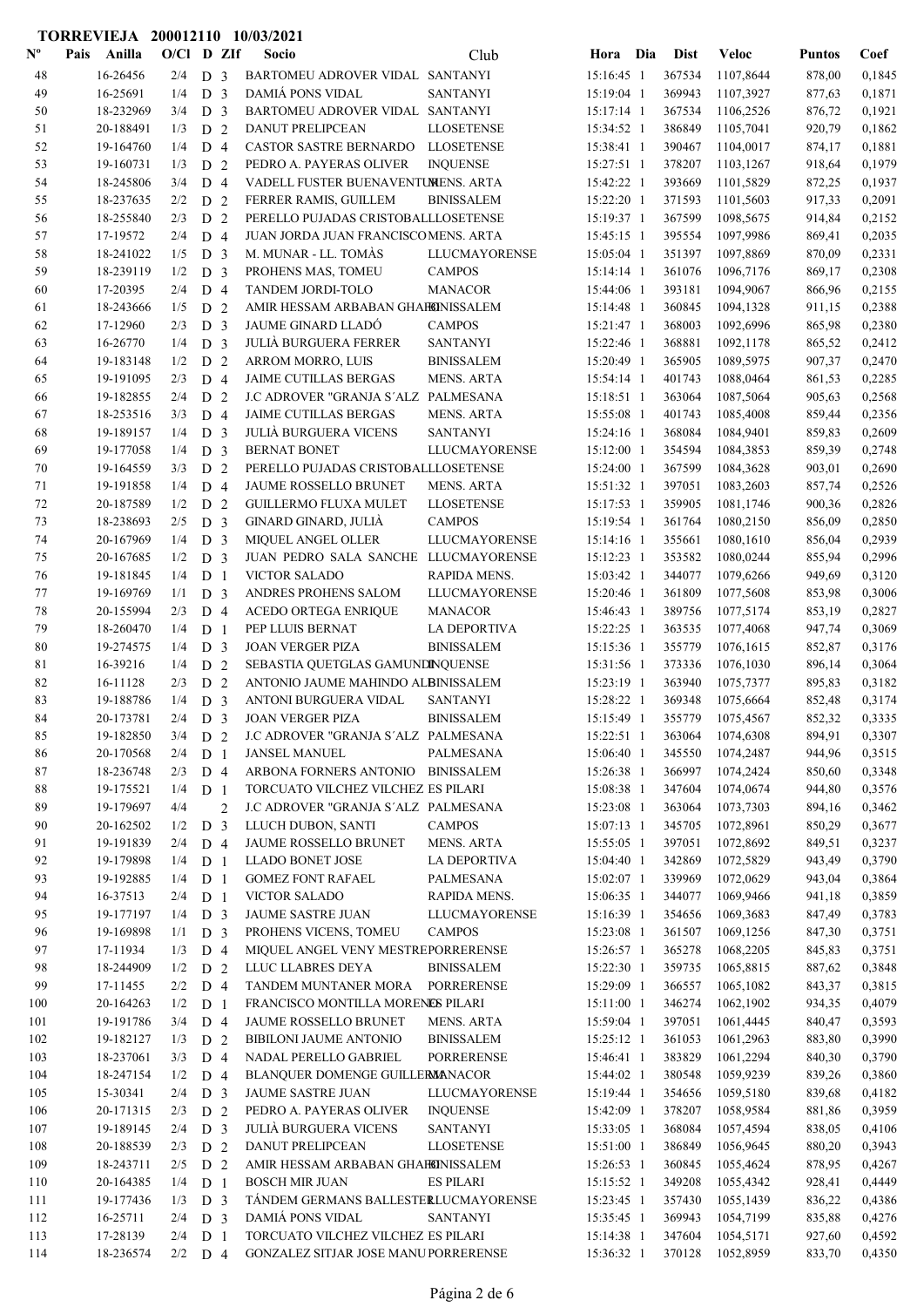|                           |      |                        |              |                                  |   | TORREVIEJA 200012110 10/03/2021                           |                                    |                          |     |                  |                        |                  |                  |
|---------------------------|------|------------------------|--------------|----------------------------------|---|-----------------------------------------------------------|------------------------------------|--------------------------|-----|------------------|------------------------|------------------|------------------|
| $\mathbf{N}^{\mathbf{o}}$ | Pais | Anilla                 | $O/C1$ D ZIf |                                  |   | Socio                                                     | Club                               | Hora                     | Dia | <b>Dist</b>      | <b>Veloc</b>           | <b>Puntos</b>    | Coef             |
| 115                       |      | 19-183185              | 2/2          | D <sub>2</sub>                   |   | ARROM MORRO, LUIS                                         | <b>BINISSALEM</b>                  | 15:32:47 1               |     | 365905           | 1052,1062              | 876,15           | 0,4439           |
| 116                       |      | 19-188039              | 1/3          | D <sub>4</sub>                   |   | PERE NICOLAU NOGUERA                                      | <b>SANTANYI</b>                    | 15:45:48 1               |     | 379355           | 1051,4274              | 832,54           | 0,4319           |
| 117                       |      | 18-260499              | 2/4          | D <sub>1</sub>                   |   | PEP LLUIS BERNAT                                          | LA DEPORTIVA                       | 15:30:52 1               |     | 363535           | 1051,0842              | 924,58           | 0,4546           |
| 118                       |      | 19-275100              | 2/3          | D <sub>2</sub>                   |   | TORRES LUQUE CRISTOBAL                                    | <b>LLOSETENSE</b>                  | 15:54:11 1               |     | 387945           | 1050,8194              | 875,08           | 0,4296           |
| 119                       |      | 17-13958               | 3/4          | D <sub>3</sub>                   |   | JAUME SASTRE JUAN                                         | <b>LLUCMAYORENSE</b>               | 15:22:33 1               |     | 354656           | 1050,6769              | 832,68           | 0,4739           |
| 120                       |      | 17-28154               | 3/4          | D <sub>1</sub>                   |   | TORCUATO VILCHEZ VILCHEZ ES PILARI                        |                                    | 15:16:01 1               |     | 347604           | 1050,1103              | 923,73           | 0,4876           |
| 121                       |      | 18-241271              | 2/4          | D <sub>3</sub>                   |   | <b>MIQUEL ANGEL OLLER</b>                                 | LLUCMAYORENSE                      | 15:23:57 1               |     | 355661           | 1049,3023              | 831,59           | 0,4805           |
| 122                       |      | 17-3270                | 1/3          | D <sub>1</sub>                   |   | JOSE LUIS BARREIRO SEVILL                                 | PALMESANA                          | 15:14:24 1               |     | 345610           | 1049,2107              | 922,94           | 0,4986           |
| 123                       |      | 17-2308                | 2/2          | D <sub>2</sub>                   |   | LLUC LLABRES DEYA                                         | <b>BINISSALEM</b>                  | 15:28:12 1               |     | 359735           | 1048,1789              | 872,88           | 0,4829           |
| 124<br>125                |      | 19-192797<br>17-7820   | 1/3<br>3/4   | D <sub>1</sub>                   |   | ARNAU MAYOL CLADERA<br><b>JULIÀ BURGUERA VICENS</b>       | PALMESANA<br><b>SANTANYI</b>       | 15:14:56 1<br>15:36:44 1 |     | 345527<br>368084 | 1047,2631              | 921,22<br>829,36 | 0,5069<br>0,4797 |
| 126                       |      | 20-169533              | 2/4          | D <sub>3</sub><br>D <sub>1</sub> |   | <b>GOMEZ FONT RAFAEL</b>                                  | PALMESANA                          | 15:10:10 1               |     | 339969           | 1046,4860<br>1045,5223 | 919,69           | 0,5235           |
| 127                       |      | 19-175490              | 1/2          | D <sub>1</sub>                   |   | <b>GABRIEL SORELL SALVA</b>                               | <b>ES PILARI</b>                   | 15:16:45 1               |     | 346615           | 1044,8078              | 919,06           | 0,5175           |
| 128                       |      | 20-187673              | 1/3          | D <sub>2</sub>                   |   | TORRES REYNES MIGUEL                                      | <b>LLOSETENSE</b>                  | 15:56:33 1               |     | 387945           | 1044,1260              | 869,51           | 0,4660           |
| 129                       |      | 19-189331              | 1/1          | D <sub>2</sub>                   |   | <b>TOMEU VICH</b>                                         | RAPIDA MENS.                       | 15:30:06 1               |     | 360280           | 1043,9873              | 869,39           | 0,5057           |
| 130                       |      | 18-228687              | 2/3          | D <sub>1</sub>                   |   | ARNAU MAYOL CLADERA                                       | PALMESANA                          | 15:16:27 1               |     | 345527           | 1042,4710              | 917,01           | 0,5314           |
| 131                       |      | 19-188071              | 2/3          | $D_4$                            |   | PERE NICOLAU NOGUERA                                      | <b>SANTANYI</b>                    | 15:49:00 1               |     | 379355           | 1042,1841              | 825,22           | 0,4877           |
| 132                       |      | 20-184526              | 1/5          | D <sub>1</sub>                   |   | <b>ANTONIO BALLESTER</b>                                  | RAPIDA MENS.                       | 15:20:07 1               |     | 349210           | 1042,0550              | 916,64           | 0,5339           |
| 133                       |      | 18-260402              | 3/4          | D <sub>1</sub>                   |   | PEP LLUIS BERNAT                                          | LA DEPORTIVA                       | 15:34:11 1               |     | 363535           | 1041,1007              | 915,80           | 0,5167           |
| 134                       |      | 19-184150              | 1/1          | D <sub>2</sub>                   |   | MIGUEL SAURINA MORAGUES BINISSALEM                        |                                    | 15:40:01 1               |     | 368495           | 1037,9654              | 864,38           | 0,5136           |
| 135                       |      | 14-42260               | 1/4          | D <sub>1</sub>                   |   | <b>MARCOS ROTGER SANCHEZ</b>                              | <b>RAPIDA MENS.</b>                | 15:20:30 1               |     | 348023           | 1037,3264              | 912,48           | 0,5479           |
| 136                       |      | 19-193589              | 1/3          | D <sub>2</sub>                   |   | CUADRADO TENOR FRANCISCOLLOSETENSE                        |                                    | 15:58:50 1               |     | 387413           | 1036,3255              | 863,01           | 0,4958           |
| 137                       |      | 18-233364              | 1/4          | D <sub>1</sub>                   |   | HANZEL FANDIÑO                                            | PALMESANA                          | 15:18:33 1               |     | 345547           | 1035,9676              | 911,29           | 0,5600           |
| 138                       |      | 20-169735              | 2/4          | D <sub>1</sub>                   |   | <b>HANZEL FANDIÑO</b>                                     | <b>PALMESANA</b>                   | 15:18:40 1               |     | 345547           | 1035,6054              | 910,97           | 0,5641           |
| 139                       |      | 20-163214              | 1/1          | D <sub>2</sub>                   |   | MUNTANER ORELL JOSE                                       | A. POLLESINA                       | 15:56:16 1               |     | 384241           | 1034,9461              | 861,86           | 0,5109           |
| 140                       |      | 20-173822              | 3/4          | D <sub>3</sub>                   |   | <b>JOAN VERGER PIZA</b>                                   | <b>BINISSALEM</b>                  | 15:29:19 1               |     | 355779           | 1033,2901              | 818,90           | 0,5558           |
| 141                       |      | 19-164462              | 2/3          | D <sub>2</sub>                   |   | TANDEM ABRINES - CAMPOS LLOSETENSE                        |                                    | 15:38:39 1               |     | 365386           | 1033,1854              | 860,39           | 0,5450           |
| 142                       |      | 18-236914              | 2/3          | D 4                              |   | MIQUEL ANGEL VENY MESTREPORRERENSE                        |                                    | 15:38:35 1               |     | 365278           | 1033,0747              | 818,00           | 0,5491           |
| 143                       |      | 20-170156              | 2/5          | D <sub>1</sub>                   |   | <b>MIQUEL MIR PASTOR</b>                                  | <b>PALMESANA</b>                   | 15:21:25 1               |     | 346611           | 1030,3027              | 906,30           | 0,5827           |
| 144                       |      | 19-182111              | 2/3          | D <sub>2</sub>                   |   | <b>BIBILONI JAUME ANTONIO</b>                             | <b>BINISSALEM</b>                  | 15:35:48 1               |     | 361053           | 1029,2275              | 857,10           | 0,5633           |
| 145                       |      | 18-235566              | 1/2          | D <sub>1</sub>                   |   | <b>SEBASTIA MOREY</b>                                     | RAPIDA MENS.                       | 15:19:30 1               |     | 344236           | 1029,1061              | 905,25           | 0,5949           |
| 146<br>147                |      | 18-238513<br>19-164337 | 1/2<br>1/4   | D <sub>3</sub>                   |   | ABRAHAM VILA, SEBASTIA<br>TANDEM VILCHEZ SANCHEZ          | <b>CAMPOS</b><br><b>LLOSETENSE</b> | 15:36:09 1<br>15:22:02 1 |     | 361308<br>346772 | 1028,9278<br>1028,8953 | 815,44           | 0,5707<br>0,5987 |
| 148                       |      | 17-33438               | 2/4          | D <sub>1</sub><br>D <sub>1</sub> |   | TANDEM VILCHEZ SANCHEZ                                    | <b>LLOSETENSE</b>                  | 15:22:18 1               |     | 346772           | 1028,0818              | 905,06<br>904,35 | 0,6028           |
| 149                       |      | 18-232954              | 4/4          |                                  | 3 | BARTOMEU ADROVER VIDAL SANTANYI                           |                                    | 15:42:38 1               |     | 367534           | 1027,6838              | 814,46           | 0,5726           |
| 150                       |      | 19-180246              | 1/3          | D <sub>2</sub>                   |   | <b>ANTONIO COLL</b>                                       | RAPIDA MENS.                       | 15:33:42 1               |     | 357234           | 1024,4738              | 853,14           | 0,5931           |
| 151                       |      | 17-10301               | 2/3          | D <sub>2</sub>                   |   | ANTONIO COLL                                              | RAPIDA MENS.                       | 15:33:49 1               |     | 357234           | 1024,1311              | 852,85           | 0,5970           |
| 152                       |      | 20-162512              | 2/2          | D <sub>3</sub>                   |   | LLUCH DUBON, SANTI                                        | <b>CAMPOS</b>                      | 15:22:35 1               |     | 345705           | 1024,0583              | 811,58           | 0,6210           |
| 153                       |      | 17-10824               | 2/4          | D 4                              |   | GORNALS FERRER MIGUEL ANGORRERENSE                        |                                    | 15:43:36 1               |     | 367167           | 1023,8901              | 810,73           | 0,5886           |
| 154                       |      | 19-160838              | 2/4          | D <sub>2</sub>                   |   | SEBASTIA QUETGLAS GAMUNDINQUENSE                          |                                    | 15:50:14 1               |     | 373336           | 1022,1849              | 851,23           | 0,5826           |
| 155                       |      | 20-167918              | 3/4          | D <sub>3</sub>                   |   | MIQUEL ANGEL OLLER                                        | LLUCMAYORENSE                      | 15:33:01 1               |     | 355661           | 1021,9654              | 809,92           | 0,6155           |
| 156                       |      | 20-184523              | 2/5          | D <sub>1</sub>                   |   | <b>ANTONIO BALLESTER</b>                                  | RAPIDA MENS.                       | 15:26:46 1               |     | 349210           | 1021,7790              | 898,81           | 0,6310           |
| 157                       |      | 19-183615              | 1/1          | D 2                              |   | MATEO TERRASSA COSTA                                      | <b>BINISSALEM</b>                  | 15:36:31 1               |     | 359028           | 1021,3684              | 850,55           | 0,6176           |
| 158                       |      | 19-181202              | 3/4          | D <sub>1</sub>                   |   | <b>VICTOR SALADO</b>                                      | RAPIDA MENS.                       | 15:21:55 1               |     | 344077           | 1021,2525              | 898,34           | 0,6486           |
| 159                       |      | 19-180042              | 3/5          | D <sub>1</sub>                   |   | <b>ANTONIO BALLESTER</b>                                  | RAPIDA MENS.                       | 15:27:26 1               |     | 349210           | 1019,7897              | 897,06           | 0,6431           |
| 160                       |      | 20-177591              | 2/4          | D <sub>1</sub>                   |   | LLADO BONET JOSE                                          | LA DEPORTIVA                       | 15:21:23 1               |     | 342869           | 1019,2806              | 896,61           | 0,6591           |
| 161                       |      | 20-173604              | 1/2          | D 2                              |   | ANTONIO FERRAGUT SEGUI                                    | <b>BINISSALEM</b>                  | 15:41:41 1               |     | 363232           | 1018,3599              | 848,05           | 0,6260           |
| 162                       |      | 18-236239              | 2/4          | D 4                              |   | <b>SOLER MESTRE, PEDRO</b>                                | <b>PORRERENSE</b>                  | 15:53:06 1               |     | 374617           | 1017,7044              | 805,83           | 0,6108           |
| 163                       |      | 18-256067              | 3/4          | D <sub>1</sub>                   |   | TANDEM VILCHEZ SANCHEZ                                    | <b>LLOSETENSE</b>                  | 15:26:25 1               |     | 346772           | 1015,6856              | 893,45           | 0,6639           |
| 164                       |      | 17-1533                | 1/2          | D <sub>1</sub>                   |   | ADROVER FORNES CARLOS                                     | PALMESANA                          | 15:26:48 1               |     | 347095           | 1015,4915              | 893,27           | 0,6674           |
| 165<br>166                |      | 18-236896<br>19-192544 | 3/3<br>1/5   | D 4<br>D <sub>1</sub>            |   | MIQUEL ANGEL VENY MESTREPORRERENSE<br><b>MANUEL MUÑOZ</b> | PALMESANA                          | 15:44:47 1<br>15:22:20 1 |     | 365278<br>342471 | 1015,2722<br>1015,2302 | 803,91<br>893,04 | 0,6380<br>0,6846 |
| 167                       |      | 19-177600              | 2/5          | D <sub>3</sub>                   |   | M. MUNAR - LL. TOMÀS                                      | <b>LLUCMAYORENSE</b>               | 15:31:16 1               |     | 351397           | 1014,8161              | 804,26           | 0,6713           |
| 168                       |      | 17-20861               | 4/4          |                                  | 4 | VADELL FUSTER BUENAVENTUMENS. ARTA                        |                                    | 16:13:17 1               |     | 393669           | 1013,8705              | 802,80           | 0,6028           |
| 169                       |      | 20-184888              | 3/3          | D <sub>2</sub>                   |   | <b>LORENTE TORRENS</b>                                    | RAPIDA MENS.                       | 15:39:27 1               |     | 359210           | 1013,4293              | 843,94           | 0,6645           |
| 170                       |      | 19-175243              | 1/2          | D <sub>1</sub>                   |   | SASTRE SANNA PABLO                                        | <b>ES PILARI</b>                   | 15:26:30 1               |     | 345784           | 1012,5447              | 890,68           | 0,6944           |
| 171                       |      | 18-239753              | 1/1          | D <sub>3</sub>                   |   | <b>SASTRE BARBERO, LAURE</b>                              | <b>CAMPOS</b>                      | 15:45:23 1               |     | 364854           | 1012,4053              | 802,35           | 0,6620           |
| 172                       |      | 17-26367               | 2/3          | D 4                              |   | TERRASSA ROSSELLO JOAN                                    | <b>MENS. ARTA</b>                  | 16:13:06 1               |     | 392498           | 1011,3321              | 800,79           | 0,6190           |
| 173                       |      | 19-177155              | 4/4          |                                  | 3 | JAUME SASTRE JUAN                                         | LLUCMAYORENSE                      | 15:35:42 1               |     | 354656           | 1011,2803              | 801,46           | 0,6890           |
| 174                       |      | 19-171075              | 4/5          |                                  | 4 | <b>JOSE LEBRON LINARES</b>                                | <b>MANACOR</b>                     | 16:03:27 1               |     | 382497           | 1010,6936              | 800,28           | 0,6425           |
| 175                       |      | 20-174406              | 2/3          | D <sub>2</sub>                   |   | XIM GUARDIOLA                                             | <b>BINISSALEM</b>                  | 15:47:15 1               |     | 366114           | 1010,6667              | 841,64           | 0,6751           |
| 176                       |      | 19-175244              | 2/2          | D <sub>1</sub>                   |   | SASTRE SANNA PABLO                                        | <b>ES PILARI</b>                   | 15:27:36 1               |     | 345784           | 1009,2936              | 887,82           | 0,7189           |
| 177                       |      | 19-170137              | 1/1          | D <sub>3</sub>                   |   | BARCELÓ GARCIES, JAUME                                    | <b>CAMPOS</b>                      | 15:43:48 1               |     | 361885           | 1008,5981              | 799,33           | 0,6908           |
| 178                       |      | 19-181259              | 2/4          | D <sub>1</sub>                   |   | MARCOS ROTGER SANCHEZ                                     | RAPIDA MENS.                       | 15:30:10 1               |     | 348023           | 1008,2752              | 886,93           | 0,7224           |
| 179                       |      | 19-190138              | 2/3          | D <sub>2</sub>                   |   | TORRES REYNES MIGUEL                                      | <b>LLOSETENSE</b>                  | 16:10:28 1               |     | 387945           | 1006,4294              | 838,11           | 0,6517           |
| 180                       |      | 19-173813              | 3/5          | D <sub>3</sub>                   |   | M. MUNAR - LL. TOMÀS                                      | <b>LLUCMAYORENSE</b>               | 15:34:12 1               |     | 351397           | 1006,2915              | 797,50           | 0,7235           |
| 181                       |      | 19-172754              | $1/3$ D 4    |                                  |   | <b>JUAN SERVERA SERVERA</b>                               | <b>MANACOR</b>                     | 16:13:39 1               |     | 391074           | 1006,2370              | 796,75           | 0,6537           |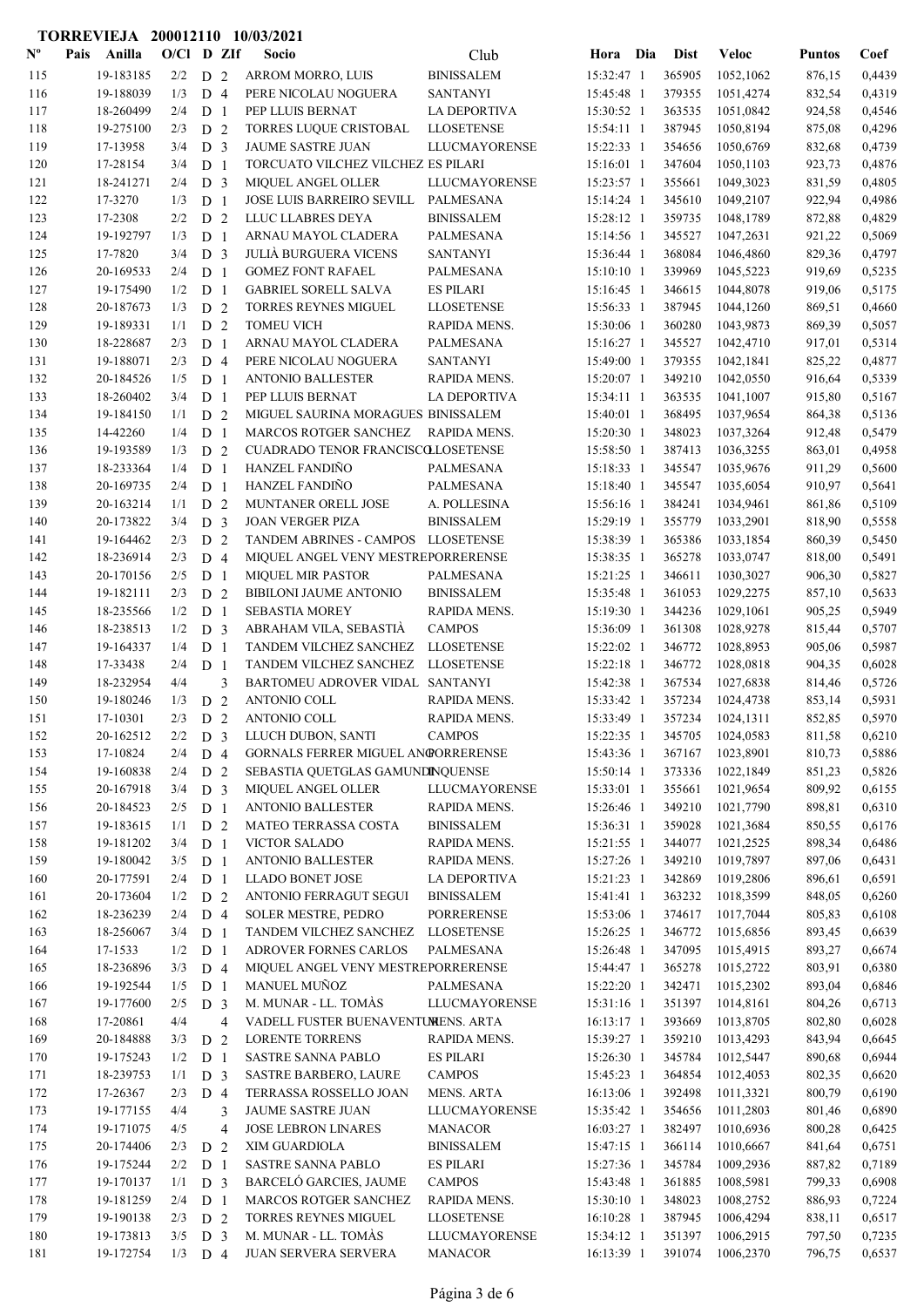|                           |      |                    |              |                |                | TORREVIEJA 200012110 10/03/2021                     |                                 |                          |                  |                      |                  |                  |
|---------------------------|------|--------------------|--------------|----------------|----------------|-----------------------------------------------------|---------------------------------|--------------------------|------------------|----------------------|------------------|------------------|
| $\mathbf{N}^{\mathbf{o}}$ | Pais | Anilla             | $O/C1$ D ZIf |                |                | Socio                                               | Club                            | Hora Dia                 | <b>Dist</b>      | <b>Veloc</b>         | <b>Puntos</b>    | Coef             |
| 182                       |      | 16-28712           | 1/2          | D <sub>2</sub> |                | TONI PUJOL CALAFELL                                 | <b>PORRERENSE</b>               | 15:34:54 1               | 351536           | 1004,6756            | 836,65           | 0,7313           |
| 183                       |      | 18-235940          | 3/4          | D <sub>1</sub> |                | <b>HANZEL FANDIÑO</b>                               | PALMESANA                       | 15:29:06 1               | 345547           | 1004,2052            | 883,35           | 0,7480           |
| 184                       |      | 19-175143          | 2/4          | D <sub>1</sub> |                | <b>BOSCH MIR JUAN</b>                               | <b>ES PILARI</b>                | 15:33:41 1               | 349208           | 1001,5047            | 880,97           | 0,7442           |
| 185                       |      | 20-164338          | 3/4          | D <sub>1</sub> |                | <b>BOSCH MIR JUAN</b>                               | <b>ES PILARI</b>                | 15:33:48 1               | 349208           | 1001,1697            | 880,68           | 0,7483           |
| 186                       |      | 20-169730          | 4/4          |                | $\mathbf{1}$   | <b>HANZEL FANDIÑO</b>                               | PALMESANA                       | 15:30:11 1               | 345547           | 1001,0535            | 880,57           | 0,7603           |
| 187                       |      | 17-7404            | 3/4          | D <sub>3</sub> |                | DAMIÁ PONS VIDAL                                    | <b>SANTANYI</b>                 | 15:54:45 1               | 369943           | 1000,5220            | 792,93           | 0,7140           |
| 188                       |      | 18-254857          | 1/2          | D <sub>4</sub> |                | OLIVER CLADERA RAFAEL                               | <b>MENS. ARTA</b>               | 16:23:50 1               | 398947           | 1000,2850            | 792,04           | 0,6656           |
| 189                       |      | 19-274373          | 2/2          | D <sub>4</sub> |                | OLIVER CLADERA RAFAEL                               | <b>MENS. ARTA</b>               | 16:24:06 1               | 398947           | 999,6166             | 791,51           | 0,6691           |
| 190                       |      | 18-243686          | 3/5          | D <sub>2</sub> |                | AMIR HESSAM ARBABAN GHAHINISSALEM                   |                                 | 15:46:02 1               | 360845           | 999,4783             | 832,32           | 0,7437           |
| 191                       |      | 20-177603          | 3/4          | D <sub>1</sub> |                | <b>LLADO BONET JOSE</b>                             | LA DEPORTIVA                    | 15:28:21 1               | 342869           | 998,5991             | 878,41           | 0,7868           |
| 192                       |      | 19-189394          | 1/2          | D <sub>1</sub> |                | PABLO SALVA                                         | RAPIDA MENS.                    | 15:31:03 1               | 345331           | 997,9223             | 877,82           | 0,7853           |
| 193                       |      | 20-169527          | 3/4          | D <sub>1</sub> |                | <b>GOMEZ FONT RAFAEL</b>                            | PALMESANA                       | 15:26:09 1               | 339969           | 996,5382             | 876,60           | 0,8018           |
| 194                       |      | 18-255442          | 2/4          | D <sub>4</sub> |                | CASTOR SASTRE BERNARDO                              | <b>LLOSETENSE</b>               | 16:17:04 1               | 390467           | 995,9199             | 788,58           | 0,7018           |
| 195                       |      | 19-179899          | 4/4          |                | $\mathbf{1}$   | <b>LLADO BONET JOSE</b>                             | LA DEPORTIVA                    | 15:29:22 1               | 342869           | 995,6510             | 875,82           | 0,8033           |
| 196                       |      | 19-164700          | 3/4          | D <sub>4</sub> |                | CASTOR SASTRE BERNARDO                              | <b>LLOSETENSE</b>               | 16:18:27 1               | 390467           | 992,4184             | 785,81           | 0,7090           |
| 197                       |      | 19-274500          | 2/3          | D <sub>2</sub> |                | TONI RAMON OLIVER "TRO"                             | PALMESANA                       | 15:50:40 1               | 362841           | 992,2726             | 826,32           | 0,7669           |
| 198                       |      | 19-175334          | 1/3          | D <sub>1</sub> |                | <b>RIBOT RAMIS TONI</b>                             | <b>ES PILARI</b>                | 15:28:37 1               | 340122           | 989,8298             | 870,70           | 0,8222           |
| 199                       |      | 18-246292          | 4/4          |                | $\overline{4}$ | SALVADOR VADELL NADAL                               | <b>MANACOR</b>                  | 16:21:23 1               | 391114           | 986,7065             | 781,29           | 0,7186           |
| 200                       |      | 20-184519          | 4/5          |                | $\mathbf{1}$   | <b>ANTONIO BALLESTER</b>                            | RAPIDA MENS.                    | 15:39:33 1               | 349210           | 984,9387             | 866,40           | 0,8089           |
| 201                       |      | 20-168074          | 2/4          | D <sub>3</sub> |                | <b>BERNAT BONET</b>                                 | <b>LLUCMAYORENSE</b>            | 15:45:02 1               | 354594           | 984,8921             | 780,54           | 0,8006           |
| 202                       |      | 20-168046          | 3/4          | D <sub>3</sub> |                | <b>BERNAT BONET</b>                                 | LLUCMAYORENSE                   | 15:45:07 1               | 354594           | 984,6642             | 780,36           | 0,8046           |
| 203                       |      | 18-244837          | 2/2          | D <sub>2</sub> |                | LLORENÇ AMENGUAL BENNASBANISSALEM                   |                                 | 15:52:56 1               | 361808           | 983,3521             | 818,90           | 0,7925           |
| 204                       |      | 18-246973          | 3/4          | D <sub>4</sub> |                | TANDEM JORDI-TOLO                                   | <b>MANACOR</b>                  | 16:25:01 1               | 393181           | 982,9115             | 778,28           | 0,7328           |
| 205                       |      | 18-243799          | 4/5          |                | $\overline{2}$ | AMIR HESSAM ARBABAN GHAHINISSALEM                   |                                 | 15:52:09 1               | 360845           | 982,8272             | 818,46           | 0,8024           |
| 206                       |      | 20-174224          | 1/1          | D <sub>1</sub> |                | DAVID FERNANDEZ                                     | <b>BINISSALEM</b>               | 15:39:10 1               | 346456           | 978,2287             | 860,50           | 0,8398           |
| 207                       |      | 20-167947          | 4/4          |                | 3              | MIQUEL ANGEL OLLER                                  | LLUCMAYORENSE                   | 15:51:42 1               | 355661           | 969,8964             | 768,66           | 0,8221           |
| 208                       |      | 20-170108          | 3/5          | D <sub>1</sub> |                | <b>MIQUEL MIR PASTOR</b>                            | <b>PALMESANA</b>                | 15:43:24 1               | 346611           | 967,1066             | 850,71           | 0,8476           |
| 209                       |      | 19-275320          | 2/5          | D <sub>1</sub> |                | <b>MANUEL MUÑOZ</b>                                 | PALMESANA                       | 15:40:06 1               | 342471           | 964,4354             | 848,36           | 0,8620           |
| 210                       |      | 19-192387          | 1/2          | D <sub>1</sub> |                | <b>MARINA GIL</b>                                   | PALMESANA                       | 15:51:22 1               | 352491           | 962,1263             | 846,33           | 0,8415           |
| 211                       |      | 17-1653<br>17-7805 | 3/3<br>4/4   | D <sub>1</sub> |                | ARNAU MAYOL CLADERA<br><b>JULIÀ BURGUERA VICENS</b> | PALMESANA                       | 15:44:53 1<br>16:09:04 1 | 345527<br>368084 | 960,1084             | 844,56           | 0,8625           |
| 212<br>213                |      | 20-163913          | 1/1          | D <sub>2</sub> | 3              | LLAMAS GARCIA ANTONIO                               | <b>SANTANYI</b><br>A. POLLESINA | 16:29:59 1               | 386549           | 958,3857             | 759,54           | 0,8135<br>0,7783 |
| 214                       |      | 20-164347          | 4/4          |                | $\mathbf{1}$   | <b>BOSCH MIR JUAN</b>                               | <b>ES PILARI</b>                | 15:50:52 1               | 349208           | 954,4813<br>954,4679 | 794,85<br>839,59 | 0,8656           |
| 215                       |      | 16-19672           | 2/3          | D <sub>3</sub> |                | TÁNDEM GERMANS BALLESTERLUCMAYORENSE                |                                 | 15:59:38 1               | 357430           | 954,0795             | 756,12           | 0,8496           |
| 216                       |      | 19-172051          | 2/4          | D <sub>4</sub> |                | <b>DAMIA VIDAL</b>                                  | <b>MANACOR</b>                  | 16:19:10 1               | 375325           | 952,1987             | 753,97           | 0,8129           |
| 217                       |      | 20-173867          | 4/4          |                | 3              | <b>JOAN VERGER PIZA</b>                             | <b>BINISSALEM</b>               | 15:58:45 1               | 355779           | 951,9171             | 754,41           | 0,8615           |
| 218                       |      | 17-11106           | 3/4          | D 4            |                | SOLER MESTRE, PEDRO                                 | PORRERENSE                      | 16:18:41 1               | 374617           | 951,5694             | 753,47           | 0,8219           |
| 219                       |      | 18-231911          | 2/3          | D <sub>3</sub> |                | LLORENÇ PERELLÓ VIDAL                               | <b>SANTANYI</b>                 | 16:10:27 1               | 363757           | 943,7203             | 747,91           | 0,8504           |
| 220                       |      | 20-169861          | 3/3          | D <sub>2</sub> |                | TONI RAMON OLIVER "TRO"                             | PALMESANA                       | 16:09:38 1               | 362841           | 943,3426             | 785,58           | 0,8564           |
| 221                       |      | 18-236187          | 4/4          |                | $\overline{4}$ | <b>SOLER MESTRE, PEDRO</b>                          | <b>PORRERENSE</b>               | 16:23:01 1               | 374617           | 941,2093             | 745,26           | 0,8332           |
| 222                       |      | 16-39386           | 3/4          | D <sub>2</sub> |                | SEBASTIA QUETGLAS GAMUNDINQUENSE                    |                                 | 16:23:00 1               | 373336           | 938,0302             | 781,15           | 0,8399           |
| 223                       |      | 19-193525          | 2/3          | D 2            |                | CUADRADO TENOR FRANCISCOLLOSETENSE                  |                                 | 16:38:22 1               | 387413           | 937,2139             | 780,47           | 0,8130           |
| 224                       |      | 17-6785            | 3/3          | D <sub>4</sub> |                | PERE NICOLAU NOGUERA                                | <b>SANTANYI</b>                 | 16:32:03 1               | 379355           | 931,9617             | 737,94           | 0,8340           |
| 225                       |      | 20-185047          | 2/2          | D <sub>1</sub> |                | PABLO SALVA                                         | RAPIDA MENS.                    | 15:57:19 1               | 345331           | 927,5196             | 815,89           | 0,9203           |
| 226                       |      | 19-183732          | 1/1          | D <sub>2</sub> |                | <b>GUIEM TERRASSA</b>                               | <b>BINISSALEM</b>               | 16:13:16 1               | 358841           | 924,2127             | 769,65           | 0,8896           |
| 227                       |      | 19-190495          | 1/1          | D <sub>2</sub> |                | NUÑEZ TORRES JUAN DE DIOS A. POLLESINA              |                                 | 16:42:09 1               | 385470           | 924,0561             | 769,52           | 0,8318           |
| 228                       |      | 19-164212          | 1/2          | D <sub>2</sub> |                | SANCHEZ PERELLO JOSE GUIL LLOSETENSE                |                                 | 16:24:02 1               | 365175           | 915,1491             | 762,10           | 0,8819           |
| 229                       |      | 17-35394           | 3/5          | D <sub>3</sub> |                | GINARD GINARD, JULIÀ                                | <b>CAMPOS</b>                   | 16:24:15 1               | 361764           | 906,1090             | 718,11           | 0,8941           |
| 230                       |      | 18-246457          | 3/4          | D <sub>4</sub> |                | JUAN JORDA JUAN FRANCISCOMENS. ARTA                 |                                 | 17:01:43 1               | 395554           | 905,7451             | 717,18           | 0,8213           |
| 231                       |      | 16-45230           | 5/5          |                | $\overline{4}$ | <b>JOSE LEBRON LINARES</b>                          | <b>MANACOR</b>                  | 16:51:19 1               | 382497           | 897,2133             | 710,43           | 0,8530           |
| 232                       |      | 17-14955           | 2/3          | D <sub>3</sub> |                | <b>SERVER RIGO JAIME</b>                            | <b>LLUCMAYORENSE</b>            | 16:21:29 1               | 355293           | 896,1108             | 710,18           | 0,9223           |
| 233                       |      | 16-26737           | 2/4          | D <sub>3</sub> |                | <b>JULIÀ BURGUERA FERRER</b>                        | <b>SANTANYI</b>                 | 16:39:46 1               | 368881           | 889,3699             | 704,84           | 0,8921           |
| 234                       |      | 18-246887          | 4/4          |                | 4              | TANDEM JORDI-TOLO                                   | <b>MANACOR</b>                  | 17:08:56 1               | 393181           | 885,6758             | 701,29           | 0,8406           |
| 235                       |      | 14-229693          | 2/2          | D <sub>2</sub> |                | TONI PUJOL CALAFELL                                 | <b>PORRERENSE</b>               | 16:30:58 1               | 351536           | 865,9233             | 721,10           | 0,9442           |
| 236                       |      | 16-12165           | 3/3          | D <sub>2</sub> |                | ANTONIO JAUME MAHINDO ALBINISSALEM                  |                                 | 16:46:25 1               | 363940           | 863,6108             | 719,18           | 0,9159           |
| 237                       |      | 19-180838          | 2/2          | D <sub>1</sub> |                | <b>GABRIEL SORELL SALVA</b>                         | <b>ES PILARI</b>                | 16:27:49 1               | 346615           | 860,4783             | 756,92           | 0,9658           |
| 238                       |      | 19-187907          | 3/3          | D <sub>3</sub> |                | LLORENÇ PERELLÓ VIDAL                               | <b>SANTANYI</b>                 | 16:49:35 1               | 363757           | 856,7388             | 678,98           | 0,9241           |
| 239                       |      | 19-170444          | 1/2          | D <sub>3</sub> |                | BARCELÓ SAGRERA, SALVADORAMPOS                      |                                 | 16:55:42 1               | 367002           | 852,1059             | 675,31           | 0,9198           |
| 240                       |      | 20-169382          | 2/3          | D <sub>1</sub> |                | JOSE LUIS BARREIRO SEVILL                           | PALMESANA                       | 16:31:01 1               | 345610           | 851,2212             | 748,77           | 0,9808           |
| 241                       |      | 19-184705          | 1/3          | D <sub>2</sub> |                | MARTI VALLES GUILLERMO                              | <b>BINISSALEM</b>               | 16:52:22 1               | 362175           | 847,4573             | 705,73           | 0,9399           |
| 242                       |      | 19-187619          | 5/5          |                | 3              | ANTONI PERELLÓ VIDAL                                | <b>SANTANYI</b>                 | 16:59:07 1               | 367080           | 845,5791             | 670,13           | 0,9312           |
| 243                       |      | 18-234904          | 3/4          | D <sub>1</sub> |                | MARCOS ROTGER SANCHEZ                               | RAPIDA MENS.                    | 16:36:55 1               | 348023           | 844,8869             | 743,20           | 0,9862           |
| 244                       |      | 18-260264          | 1/2          | D <sub>2</sub> |                | DERBY MALLORCA SAMI                                 | <b>DERBY MALLORCA</b>           | 17:08:15 1               | 367525           | 829,1596             | 690,49           | 0,9377           |
| 245                       |      | 20-171200          | 1/1          | D <sub>2</sub> |                | PERE ANTONI BUÑOLA QUETGINQUENSE                    |                                 | 17:27:49 1               | 378206           | 817,1832             | 680,52           | 0,9150           |
| 246                       |      | 20-170179          | 4/5          |                | $\mathbf{1}$   | MIQUEL MIR PASTOR                                   | PALMESANA                       | 16:52:40 1               | 346611           | 810,4700             | 712,93           | 1,0024           |
| 247                       |      | 18-265364          | 4/4          |                | $\mathbf{1}$   | VICTOR SALADO                                       | RAPIDA MENS.                    | 16:49:43 1               | 344077           | 810,1330             | 712,63           | 1,0139           |
| 248                       |      | 19-179903          | $1/2$ D 1    |                |                | MONTSERRAT PUJOL JUAN                               | <b>LA DEPORTIVA</b>             | 16:53:19 1               | 346517           | 809,0206             | 711,65           | 1,0109           |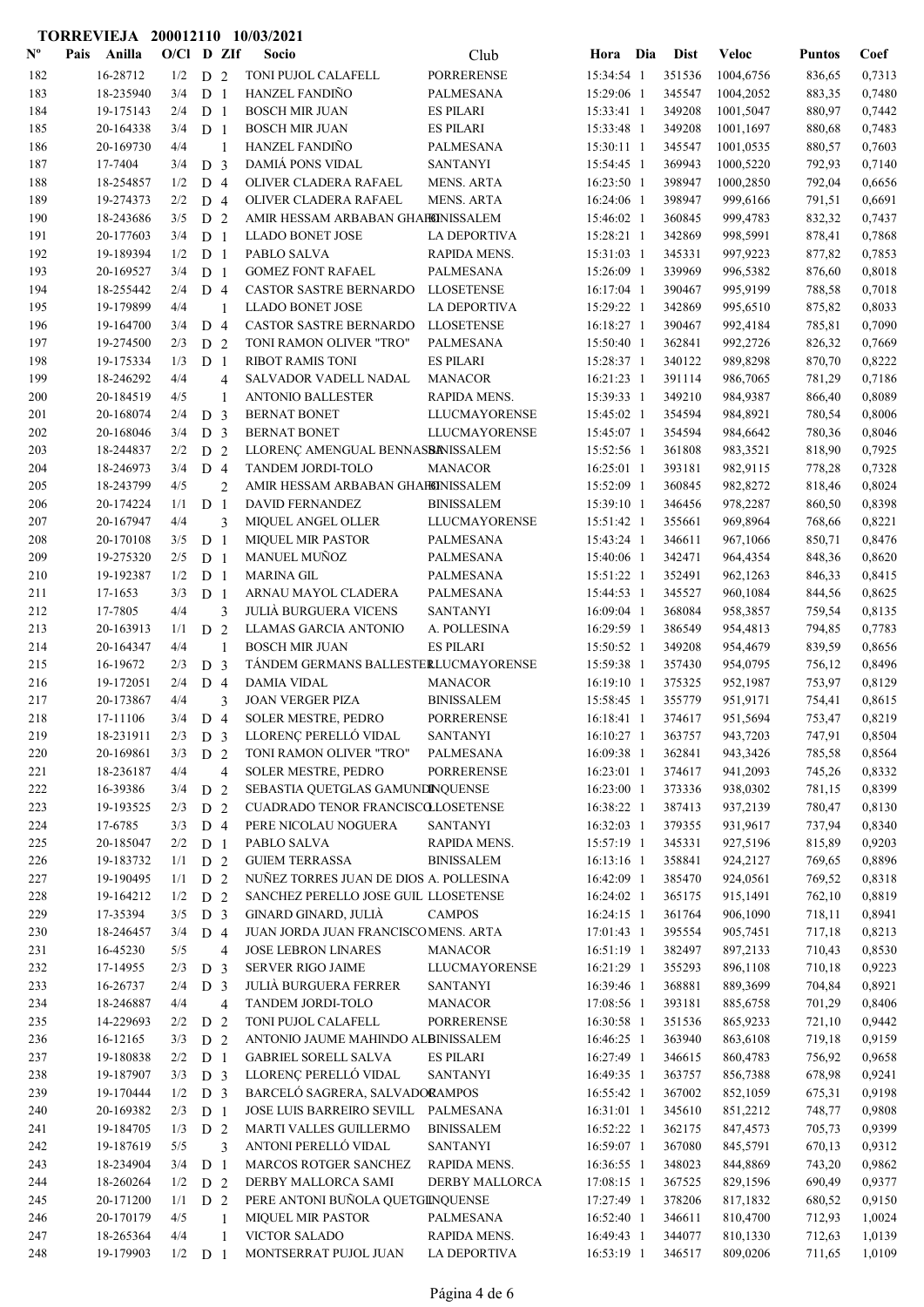|                           |      |                        |              |                       |                          | TORREVIEJA 200012110 10/03/2021                  |                                      |                          |     |                  |                      |                  |                  |
|---------------------------|------|------------------------|--------------|-----------------------|--------------------------|--------------------------------------------------|--------------------------------------|--------------------------|-----|------------------|----------------------|------------------|------------------|
| $\mathbf{N}^{\mathbf{o}}$ | Pais | Anilla                 | $O/C1$ D ZIf |                       |                          | Socio                                            | Club                                 | Hora                     | Dia | <b>Dist</b>      | <b>Veloc</b>         | <b>Puntos</b>    | Coef             |
| 249                       |      | 19-164307              | 4/4          |                       | 1                        | TANDEM VILCHEZ SANCHEZ                           | <b>LLOSETENSE</b>                    | 16:54:17 1               |     | 346772           | 807,7928             | 710,57           | 1,0142           |
| 250                       |      | 18-238951              | 3/3          | D <sub>3</sub>        |                          | JAUME GINARD LLADÓ                               | <b>CAMPOS</b>                        | 17:20:41 1               |     | 368003           | 807,5849             | 640,02           | 0,9595           |
| 251                       |      | 19-179805              | 4/4          |                       | 1                        | PEP LLUIS BERNAT                                 | <b>LA DEPORTIVA</b>                  | 17:15:41 1               |     | 363535           | 806,6307             | 709,55           | 0,9752           |
| 252                       |      | 19-164114              | 2/2          | D <sub>2</sub>        |                          | SANCHEZ PERELLO JOSE GUIL LLOSETENSE             |                                      | 17:18:39 1               |     | 365175           | 804,9708             | 670,35           | 0,9747           |
| 253                       |      | 17-21182               | 1/2          | D <sub>4</sub>        |                          | CRUELLAS ROSELLO JULIAN                          | <b>MANACOR</b>                       | 17:31:42 1               |     | 374082           | 801,5470             | 634,68           | 0,9553           |
| 254                       |      | 18-232832              | 2/4          | D <sub>3</sub>        |                          | ANTONI BURGUERA VIDAL                            | <b>SANTANYI</b>                      | 17:26:30 1               |     | 369348           | 800,3207             | 634,27           | 0,9713           |
| 255                       |      | 15-46050               | 3/3          | D 2                   |                          | ANTONIO COLL                                     | RAPIDA MENS.                         | $17:13:53$ 1             |     | 357234           | 795,8282             | 662,73           | 1,0082           |
| 256                       |      | 19-172100              | 3/4          | $D_4$                 |                          | <b>DAMIA VIDAL</b>                               | <b>MANACOR</b>                       | 17:41:58 1               |     | 375325           | 786,8999             | 623,08           | 0,9634           |
| 257                       |      | 17-35532               | 4/4          |                       | 1                        | TORCUATO VILCHEZ VILCHEZ ES PILARI               |                                      | 17:07:48 1               |     | 347604           | 785,0136             | 690,53           | 1,0443           |
| 258                       |      | 19-160767              | 4/4          |                       | $\overline{c}$           | SEBASTIA QUETGLAS GAMUNDINQUENSE                 |                                      | 17:45:19 1               |     | 373336           | 777,2706             | 647,28           | 0,9761           |
| 259                       |      | 18-232800              | 3/4          | D <sub>3</sub>        |                          | <b>JULIÀ BURGUERA FERRER</b>                     | <b>SANTANYI</b>                      | 17:42:00 1               |     | 368881           | 773,3354             | 612,88           | 0,9917           |
| 260                       |      | 18-255476              | 4/4          |                       | $\overline{\mathcal{L}}$ | <b>CASTOR SASTRE BERNARDO</b>                    | <b>LLOSETENSE</b>                    | 18:10:00 1               |     | 390467           | 773,2020             | 612,23           | 0,9405           |
| 261                       |      | 19-275069              | 3/3          | D <sub>2</sub>        |                          | TORRES LUQUE CRISTOBAL                           | <b>LLOSETENSE</b>                    | 18:08:09 1               |     | 387945           | 771,0325             | 642,08           | 0,9502           |
| 262                       |      | 19-172766              | 2/3          | D 4                   |                          | <b>JUAN SERVERA SERVERA</b>                      | <b>MANACOR</b>                       | 18:14:52 1               |     | 391074           | 767,0123             | 607,33           | 0,9463           |
| 263                       |      | 19-182911              | 2/2          | D <sub>1</sub>        |                          | ADROVER FORNES CARLOS                            | PALMESANA                            | 17:17:52 1               |     | 347095           | 766,4397             | 674,20           | 1,0702           |
| 264                       |      | 20-183074              | 1/2          | D <sub>3</sub>        |                          | <b>JOAN MONSERRAT CLAR</b>                       | <b>SANTANYI</b>                      | 17:43:32 1               |     | 364639           | 761,9929             | 603,89           | 1,0226           |
| 265                       |      | 20-183193              | 2/2          | D <sub>3</sub>        |                          | JOAN MONSERRAT CLAR                              | <b>SANTANYI</b>                      | 17:43:39 1               |     | 364639           | 761,8072             | 603,74           | 1,0265           |
| 266                       |      | 18-238722              | 4/5          |                       | 3                        | GINARD GINARD, JULIÀ                             | <b>CAMPOS</b>                        | 17:40:02 1               |     | 361764           | 761,5550             | 603,54           | 1,0385           |
| 267                       |      | 19-175194              | 2/2          | D <sub>1</sub>        |                          | FRANCISCO MONTILLA MORENES PILARI                |                                      | 17:23:24 1               |     | 346274           | 755,3970             | 664,48           | 1,0891           |
| 268                       |      | 20-164440              | 1/4          | D <sub>1</sub>        |                          | JAUME OLIVER ANTONIA                             | <b>ES PILARI</b>                     | 17:28:44 1               |     | 348612           | 751,7510             | 661,27           | 1,0858           |
| 269                       |      | 15-25197               | 1/2          | D <sub>3</sub>        |                          | ANTONI SERRA BONET                               | <b>SANTANYI</b>                      | 17:57:16 1               |     | 367562           | 746,6725             | 591,75           | 1,0337           |
| 270                       |      | 16-26746               | 4/4          |                       | 3                        | <b>JULIA BURGUERA FERRER</b>                     | <b>SANTANYI</b>                      | 18:00:47 1               |     | 368881           | 744,0367             | 589,66           | 1,0338           |
| 271                       |      | 17-14986               | 3/3          | D <sub>3</sub>        |                          | <b>SERVER RIGO JAIME</b>                         | <b>LLUCMAYORENSE</b>                 | 17:47:59 1               |     | 355293           | 735,6217             | 582,99           | 1,0773           |
| 272                       |      | 19-176231              | 2/2          | D <sub>3</sub>        |                          | JUAN PEDRO SALA SANCHE LLUCMAYORENSE             |                                      | 17:51:03 1               |     | 353582           | 727,4601             | 576,52           | 1,0865           |
| 273                       |      | 17-11800               | 3/3          | D <sub>4</sub>        |                          | ARBONA FORNERS ANTONIO                           | <b>BINISSALEM</b>                    | 18:10:48 1               |     | 366997           | 725,5773             | 574,52           | 1,0507           |
| 274<br>275                |      | 20-188520<br>18-233243 | 3/3<br>3/4   | D 2                   |                          | <b>DANUT PRELIPCEAN</b><br>ANTONI BURGUERA VIDAL | <b>LLOSETENSE</b><br><b>SANTANYI</b> | 18:39:05 1<br>18:15:41 1 |     | 386849<br>369348 | 724,3233             | 603,19           | 1,0004<br>1,0516 |
| 276                       |      | 18-247183              | 2/2          | D <sub>3</sub><br>D 4 |                          | BLANQUER DOMENGE GUILLERMANACOR                  |                                      | 18:33:10 1               |     | 380548           | 723,2427<br>720,5074 | 573,18<br>570,51 | 1,0244           |
| 277                       |      | 18-241373              | 3/3          | D <sub>3</sub>        |                          | TÁNDEM GERMANS BALLESTERLUCMAYORENSE             |                                      | 18:03:54 1               |     | 357430           | 716,4362             | 567,79           | 1,0946           |
| 278                       |      | 17-32711               | 4/4          |                       | 1                        | <b>MARCOS ROTGER SANCHEZ</b>                     | <b>RAPIDA MENS.</b>                  | 17:53:06 1               |     | 348023           | 713,0158             | 627,20           | 1,1282           |
| 279                       |      | 19-184770              | 2/3          | D <sub>2</sub>        |                          | MARTI VALLES GUILLERMO                           | <b>BINISSALEM</b>                    | 18:14:08 1               |     | 362175           | 711,3559             | 592,39           | 1,0881           |
| 280                       |      | 20-187571              | 2/2          | D 2                   |                          | <b>GUILLERMO FLUXA MULET</b>                     | <b>LLOSETENSE</b>                    | 18:17:26 1               |     | 359905           | 702,3450             | 584,88           | 1,0988           |
| 281                       |      | 18-241046              | 4/5          |                       | 3                        | M. MUNAR - LL. TOMÀS                             | <b>LLUCMAYORENSE</b>                 | 18:06:00 1               |     | 351397           | 701,3912             | 555,86           | 1,1295           |
| 282                       |      | 18-248074              | 2/3          | D 4                   |                          | TRUYOLS SANSO SEBASTIAN                          | <b>MANACOR</b>                       | 19:03:31 1               |     | 386648           | 692,2766             | 548,15           | 1,0301           |
| 283                       |      | 17-7747                | 2/2          | D <sub>3</sub>        |                          | ANTONI SERRA BONET                               | <b>SANTANYI</b>                      | 18:57:11 1               |     | 367562           | 665,6521             | 527,54           | 1,0875           |
| 284                       |      | 19-192564              | 3/5          | D <sub>1</sub>        |                          | <b>MANUEL MUÑOZ</b>                              | <b>PALMESANA</b>                     | 18:20:50 1               |     | 342471           | 663,9179             | 584,01           | 1,1713           |
| 285                       |      | 20-183685              | 1/1          | D 4                   |                          | JOSE BUADES SAMPER                               | <b>BINISSALEM</b>                    | 19:20:00 1               |     | 380278           | 661,3530             | 523,67           | 1,0585           |
| 286                       |      | 19-179345              | 2/4          | D <sub>1</sub>        |                          | JAUME OLIVER ANTONIA                             | <b>ES PILARI</b>                     | 18:40:20 1               |     | 348612           | 651,2055             | 572,83           | 1,1588           |
| 287                       |      | 20-170115              | 5/5          |                       | 1                        | <b>MIQUEL MIR PASTOR</b>                         | PALMESANA                            | 18:54:04 1               |     | 346611           | 631,2731             | 555,30           | 1,1695           |
| 288                       |      | 20-174596              | 1/3          | D 2                   |                          | <b>JUAN PONS FERRER</b>                          | <b>BINISSALEM</b>                    | 19:20:00 1               |     | 362634           | 630,6678             | 525,19           | 1,1217           |
| 289                       |      | 20-174564              | 2/3          | D 2                   |                          | <b>JUAN PONS FERRER</b>                          | <b>BINISSALEM</b>                    | 19:20:02 1               |     | 362634           | 630,6313             | 525,16           | 1,1256           |
| 290                       |      | 20-155936              | 3/3          | D 4                   |                          | <b>ACEDO ORTEGA ENRIQUE</b>                      | <b>MANACOR</b>                       | 07:16:30 2               |     | 389756           | 576,1360             | 501,40           | 1,0509           |
| 291                       |      | 18-253687              | 3/3          | $D_4$                 |                          | TERRASSA ROSSELLO JOAN                           | <b>MENS. ARTA</b>                    | 08:03:16 2               |     | 392498           | 542,6740             | 469,27           | 1,0472           |
| 292                       |      | 17-7315                | 4/4          |                       | 3                        | DAMIÁ PONS VIDAL                                 | <b>SANTANYI</b>                      | 07:40:50 2               |     | 369943           | 527,8616             | 458,22           | 1,1148           |
| 293                       |      | 20-171304              | 3/3          | D <sub>2</sub>        |                          | PEDRO A. PAYERAS OLIVER                          | <b>INQUENSE</b>                      | 08:08:19 2               |     | 378207           | 519,2892             | 471,97           | 1,0942           |
| 294                       |      | 19-260228              | 2/2          | D 2                   |                          | DERBY MALLORCA SAMI                              | <b>DERBY MALLORCA</b>                | 07:51:00 2               |     | 367525           | 516,9128             | 470,86           | 1,1299           |
| 295                       |      | 17-13010               | 2/2          | D <sub>3</sub>        |                          | PROHENS MAS, TOMEU                               | <b>CAMPOS</b>                        | 07:38:43 2               |     | 361076           | 516,7703             | 448,72           | 1,1540           |
| 296                       |      | 19-171972              | 2/2          | D 4                   |                          | CRUELLAS ROSELLO JULIAN                          | <b>MANACOR</b>                       | 08:08:26 2               |     | 374082           | 513,5432             | 443,79           | 1,1176           |
| 297                       |      | 19-183953              | 2/2          | D <sub>2</sub>        |                          | ANTONIO FERRAGUT SEGUI                           | <b>BINISSALEM</b>                    | 07:57:35 2               |     | 363232           | 506,1879             | 460,69           | 1,1549           |
| 298                       |      | 17-14097               | 2/2          | D <sub>1</sub>        |                          | MARINA GIL                                       | PALMESANA                            | 07:43:56 2               |     | 352491           | 500,7449             | 482,27           | 1,1941           |
| 299                       |      | 18-248119              | 3/3          | D 4                   |                          | TRUYOLS SANSO SEBASTIAN MANACOR                  |                                      | 09:03:43 2               |     | 386648           | 493,3518             | 423,61           | 1,0923           |
| 300                       |      | 18-243702              | 5/5          |                       | $\overline{c}$           | AMIR HESSAM ARBABAN GHAFEINISSALEM               |                                      | 08:32:03 2               |     | 360845           | 479,8152             | 434,84           | 1,1743           |
| 301                       |      | 18-241608              | 5/5          |                       | 3                        | M. MUNAR - LL. TOMAS                             | LLUCMAYORENSE                        | 08:15:33 2               |     | 351397           | 477,7337             | 412,85           | 1,2099           |
| 302                       |      | 19-182798              | 3/3          | D <sub>2</sub>        |                          | XIM GUARDIOLA                                    | <b>BINISSALEM</b>                    | 08:51:07 2               |     | 366114           | 474,7842             | 429,34           | 1,1651           |
| 303                       |      | 18-237788              | 1/2          | D <sub>3</sub>        |                          | BARCELO TABERNER BARTOLOMUCMAYORENSE             |                                      | 08:21:10 2               |     | 351263           | 473,9325             | 409,28           | 1,2184           |
| 304                       |      | 20-170574              | 3/4          | D <sub>1</sub>        |                          | <b>JANSEL MANUEL</b>                             | PALMESANA                            | 08:13:12 2               |     | 345550           | 471,2902             | 452,19           | 1,2426           |
| 305                       |      | 19-170763              | 5/5          |                       | 3                        | GINARD GINARD, JULIÀ                             | <b>CAMPOS</b>                        | 08:54:36 2               |     | 361764           | 467,0333             | 401,77           | 1,1908           |
| 306                       |      | 20-183392              | 1/2          | D 4                   |                          | ANTONI BLANCH ALCINA                             | <b>SANTANYI</b>                      | 09:34:56 2               |     | 370630           | 454,7979             | 389,25           | 1,1661           |
| 307                       |      | 17-36534               | 4/4          |                       | 3                        | ANTONI BURGUERA VIDAL                            | SANTANYI                             | 09:32:11 2               |     | 369348           | 454,7594             | 389,67           | 1,1740           |
| 308                       |      | 18-248667              | 3/3          | D 4                   |                          | JUAN SERVERA SERVERA                             | <b>MANACOR</b>                       | 10:30:56 2               |     | 391074           | 449,0286             | 382,32           | 1,1124           |
| 309                       |      | 15-34660               | 3/3          | D 2                   |                          | MARTI VALLES GUILLERMO                           | <b>BINISSALEM</b>                    | 09:35:05 2               |     | 362175           | 444,3411             | 399,96           | 1,2051           |
| 310                       |      | 19-274861              | 2/3          | D <sub>1</sub>        |                          | MIGUEL FIDALGO BESTARD                           | RAPIDA MENS.                         | 09:02:14 2               |     | 345705           | 441,9461             | 421,63           | 1,2666           |
| 311                       |      | 20-300348              | 3/3          | D <sub>1</sub>        |                          | JOSE LUIS BARREIRO SEVILL                        | PALMESANA                            | 09:05:18 2               |     | 345610           | 440,0993             | 419,73           | 1,2710           |
| 312                       |      | 20-164448              | 3/4          | D <sub>1</sub>        |                          | JAUME OLIVER ANTONIA                             | <b>ES PILARI</b>                     | 09:17:21 2               |     | 348612           | 437,2133             | 416,45           | 1,2641           |
| 313                       |      | 18-245107              | 3/3          | D <sub>2</sub>        |                          | <b>BIBILONI JAUME ANTONIO</b>                    | <b>BINISSALEM</b>                    | 09:54:02 2               |     | 361053           | 432,9000             | 388,95           | 1,2244           |
| 314                       |      | 18-237838              | 3/4          | D 4                   |                          | GORNALS FERRER MIGUEL ANGORRERENSE               |                                      | 10:08:18 2               |     | 367167           | 432,8268             | 369,27           | 1,2079           |
| 315                       |      | 20-171361              | $1/1$ D 2    |                       |                          | PEDRO QUETGLAS GAMUNDI INQUENSE                  |                                      | 10:17:26 2               |     | 369459           | 430,8895             | 386,31           | 1,2042           |